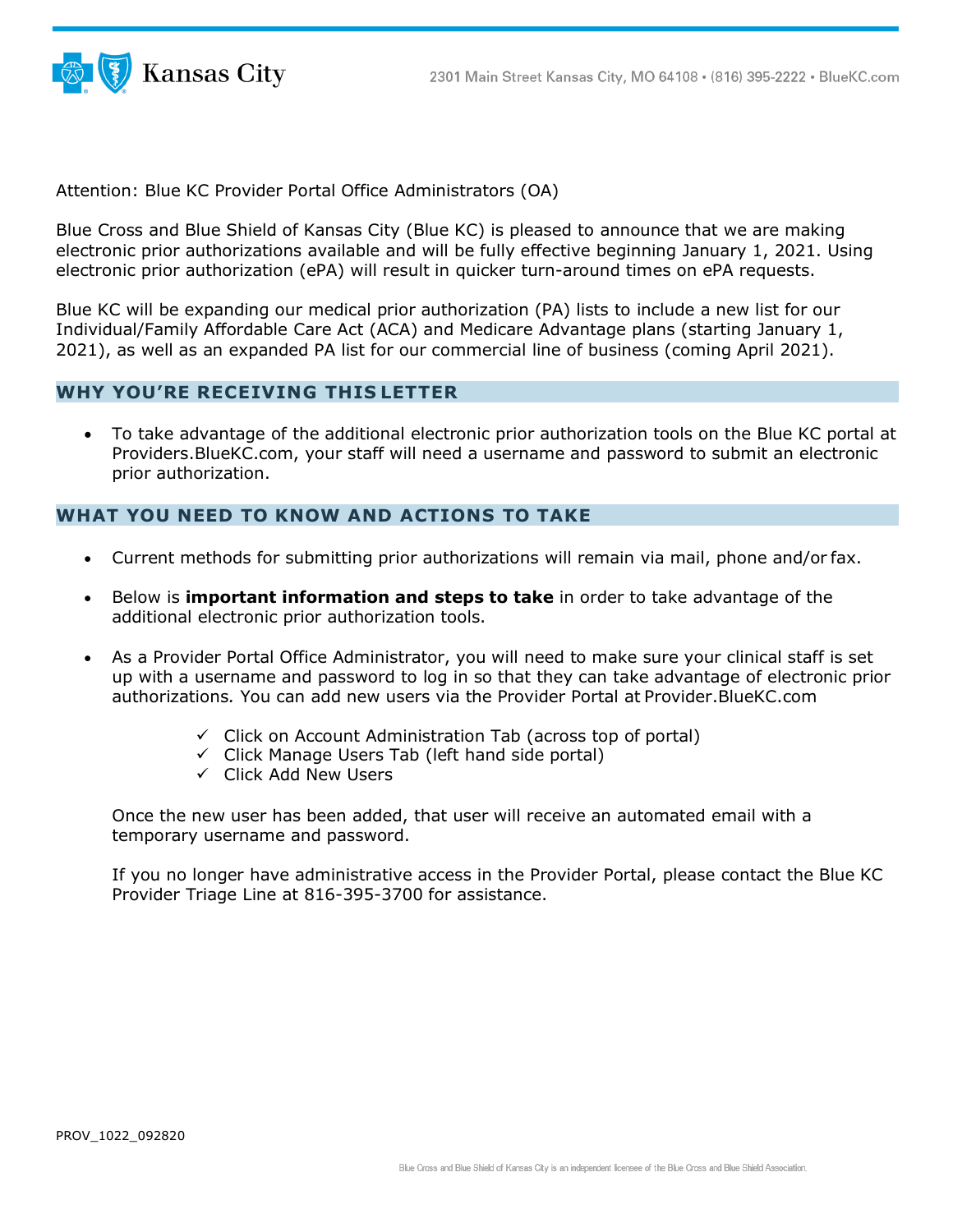- **Please share this important information** with your nurses, staff and those who submit prior authorizations. If they would like to take advantage of electronic prior authorization, they will need a username and password.
- Quick references are available on the Blue KC provider portal to assist you, your nursesand staff on how to navigate the new self-service prior authorization options.

## **QUESTIONS?**

We value and appreciate you as our partner in providing quality care. If you have questions about any of this information, please contact the Blue KC Provider Triage Line at 816-395-3700.

Sincerely,<br>Kan fu

Raelene Knolla, DO Vice President of Population Health, Senior Medical Director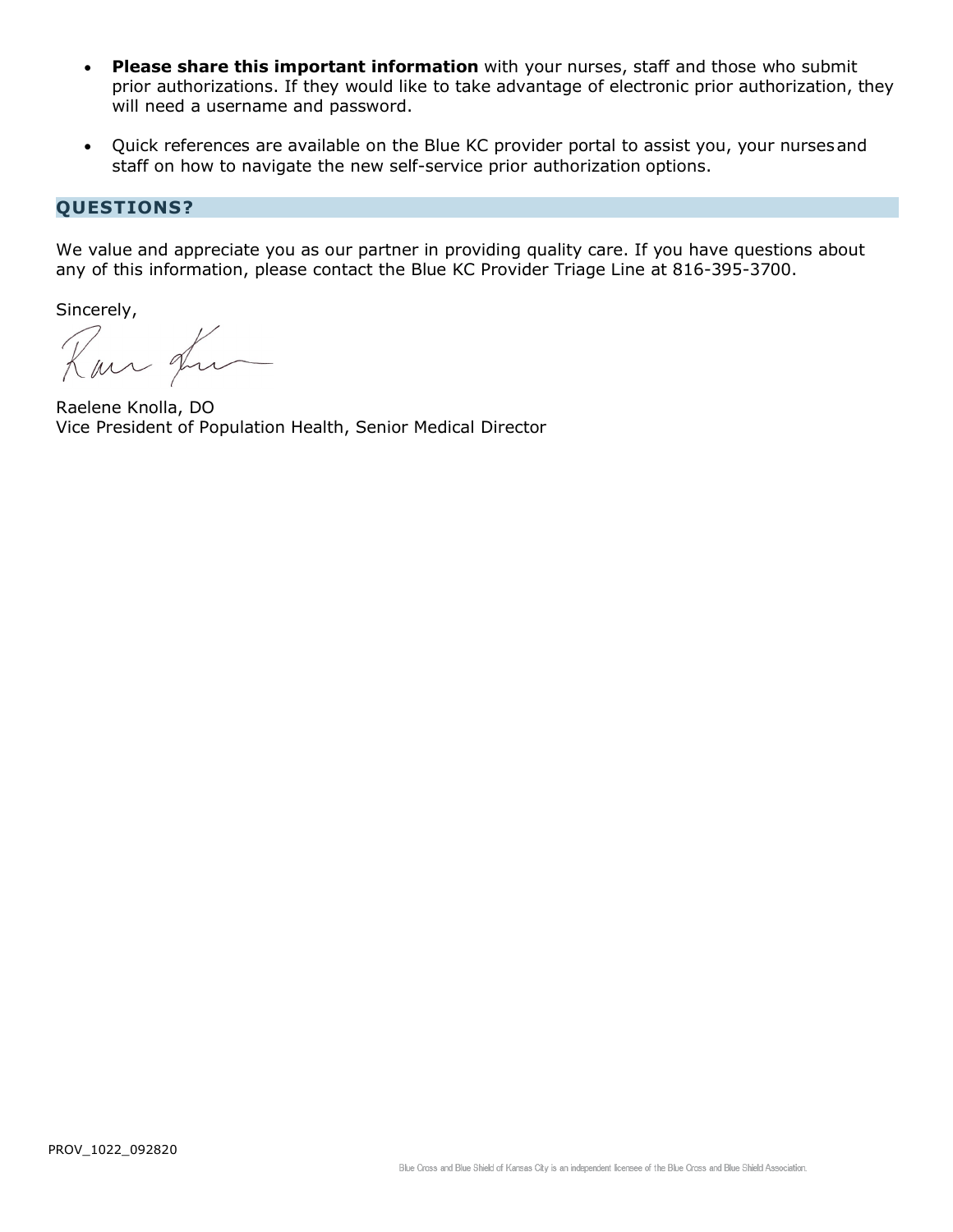

Dear Provider Partner:

Blue Cross and Blue Shield of Kansas City (Blue KC) is pleased to announce that we are making electronic prior authorizations available and will be fully effective beginning January 1, 2021. Using electronic prior authorization (ePA) will result in quicker turn-around times on ePA requests.

Blue KC will be expanding our medical prior authorization (PA) lists to include a new list for our Individual and Family Affordable Care Act (ACA) and Medicare Advantage plans (starting January 1, 2021), as well as an expanded PA list for our commercial line of business and Small Group ACA plans (coming April 2021).

#### **WHY YOU'RE RECEIVING THIS LETTER**

• To take advantage of the additional electronic prior authorization tools on the Blue KC portalat Providers.BlueKC.com, your staff will need a username and password to submit an electronic prior authorization.

#### **WHAT YOU NEED TO KNOW AND ACTIONS TO TAKE**

- **Please share this important information** with your nurses, staff and those who submit prior authorizations.
- Current methods for submitting prior authorizations will remain via mail, phone and/or fax.
- Below is **important information and steps needed** in order to take advantage of the additional electronic prior authorization tools.
- If you have never submitted a prior authorization from Providers. BlueKC.com or been assigned a username and password:
	- Complete the registration form located at Providers.BlueKC.com. Expect to receive an email with your temporary username and password within 48 hours.
- If you don't know your current username and password, please contact one of the following for assistance:
	- Blue KC's Provider Triage Line at 816-395-3700 if you are having trouble with your current ID and password
	- Your organization's administrator for your organization's username and password